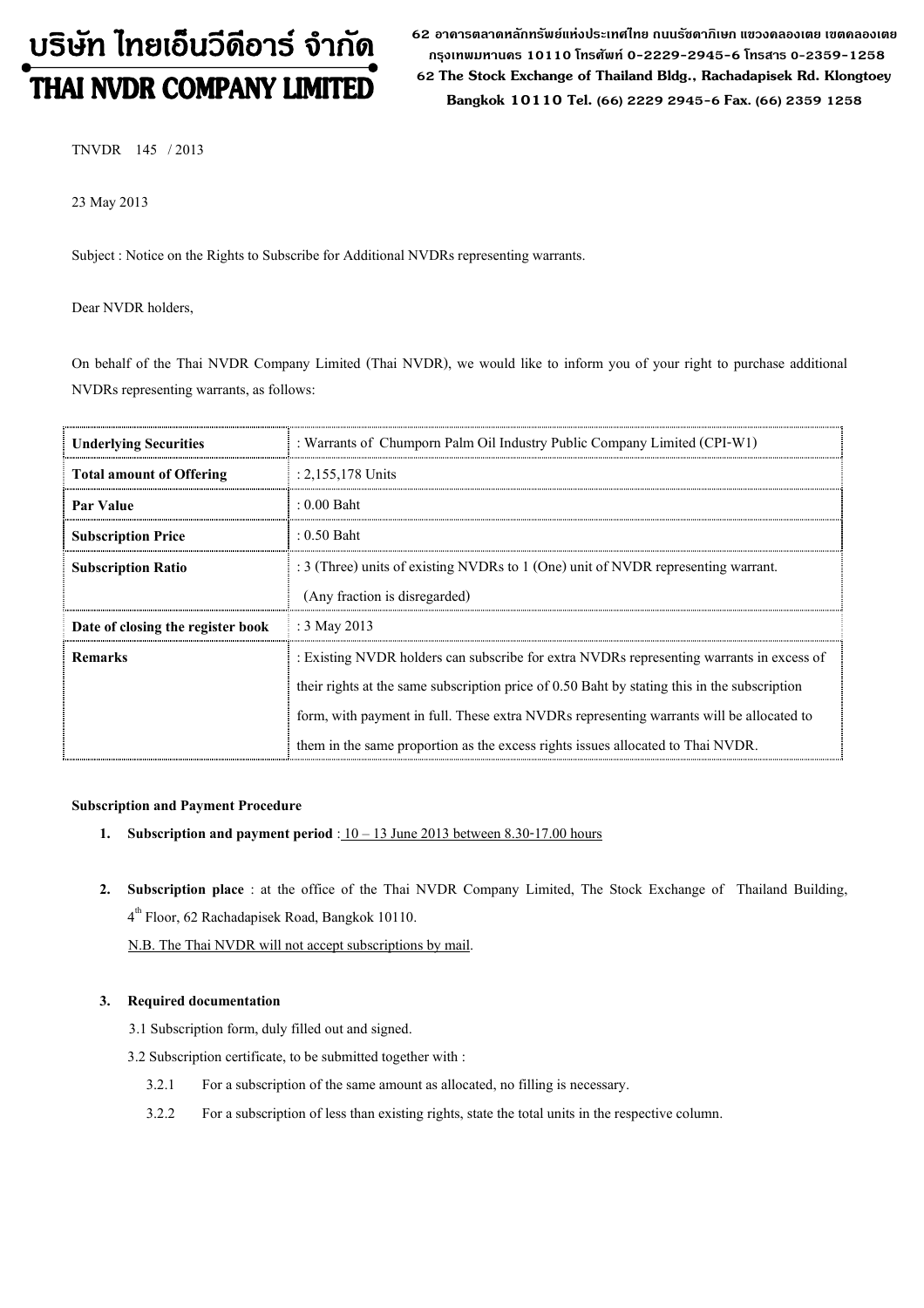#### 4. Payment

Subscription for full entitlement or less than or excess the entitlement, please make payment by one check or one cashier check which is collectable through clearing house in Bangkok. The check or cashier check shall be dated from 10 to 13 June 2013. Indicate the subscription date and make it payable to *Chumporn Palm Oil Industry Public Company Limited for* share subscription".

- 5. If NVDR holders fail to exercise their rights or make a payment within the allotted time schedule, or the check or cashier check is not honored, it shall be deemed that such NVDR holders do not wish to exercise their subscription rights. ThaiNVDR shall thus regard the subscription as being void.
- 6. Refund for unallotted NVDRs.

If the excess rights NVDRs were not allotted in full because the number of NVDRs subscribed for were more than the number or remaining units of NVDRs, the Thai NVDR will make a refund (without interest) to the NVDR holders by check for the unallotted NVDRs and send it by registered mail to the address that appears on the Share Register Book on the date of closing the book, within 7 business days after the Thai NVDR has received the refund from the underlying company.

Should you need any further information, please do not hesitate to contact Thai NVDR Company Limited at 02-229-2800 Ext. 2938-46.

Sincerely yours, Thai NVDR Company Limited

Proham Charchauge

(Pichaya Chomchaiya) Head Depository Department The Stock Exchange of Thailand

Enclosure : 1. Subscription Form for NVDR Right Issues 2. Subscription Certificate